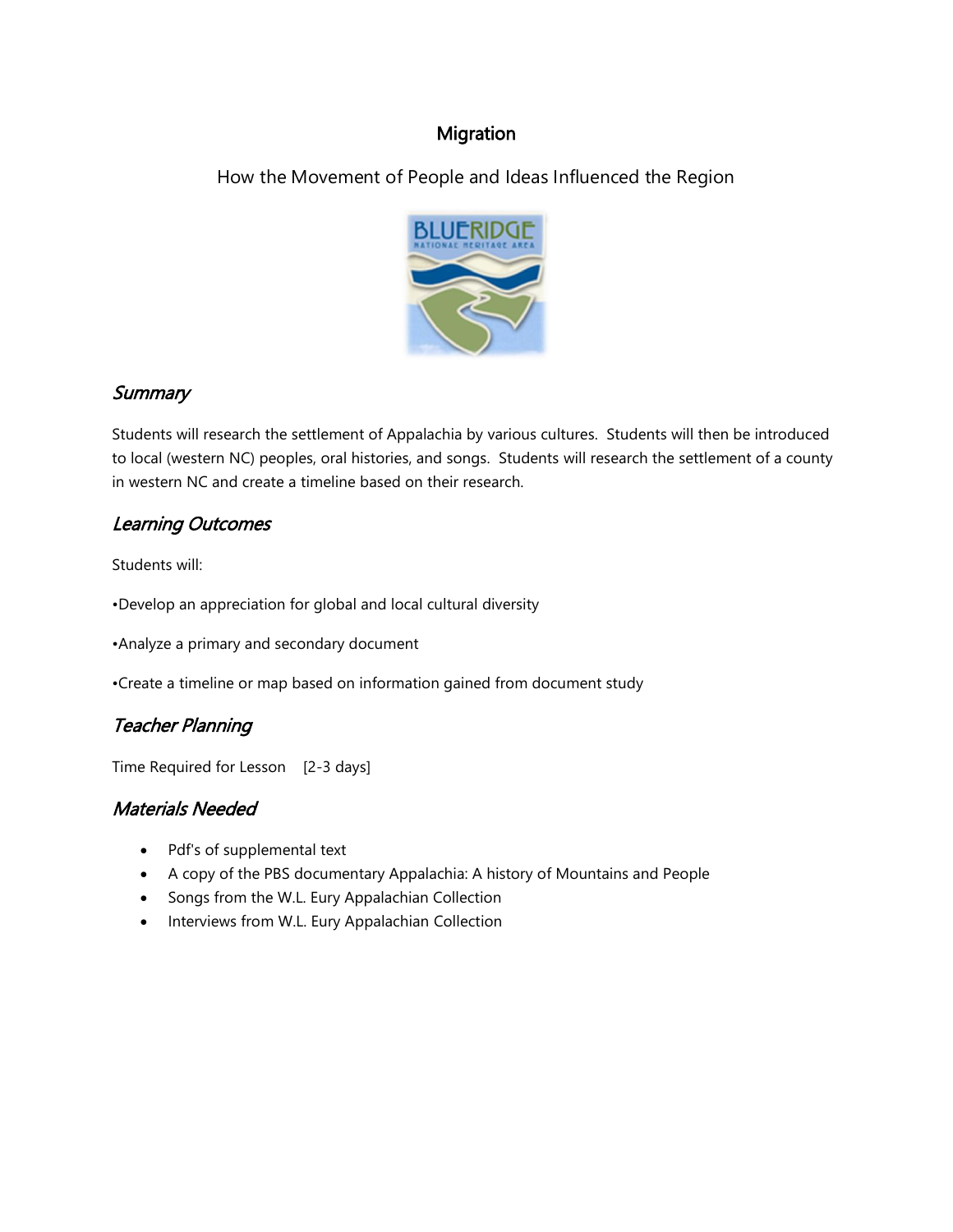# Technology Resources Needed

•High-speed internet access and computers for each student

•Stereo headphones for each student

## Background Information / Pre-Activities

•Introduce the terms "culture" have a brief class discussion about what culture means to each student. Introduced "dialect," have a brief class discussion about examples of dialect. Talk about migration and the forms it takes immigration and emigration.

•For homework, students will pick a cultural group (African, Cherokee, English, Scots-Irish, Highland Scots, Welsh, Irish, Dutch, German, French, Chinese, Mayan, Mexican) and create a timeline of their settlement, highlighting migration patterns and influence from different cultures.

# **Activities**

•Students will share their timelines with the class.

•Introduce the five piece Appalachian string band. Discuss how the five piece Appalachian string band is an example of migrating cultures evolving with each other. Students will divide into groups and select an instrument to study,

•Assessment: students will share their timelines and instrument research with the class.

•Student groups will present their research to the class, they will show what changes if any the instrument has gone through since migrating to Appalachia.

# Critical Vocabulary

- Culture-the beliefs, customs, arts, etc., of a particular society, group, place, or time
- Migration-to pass usually periodically from one region or climate to another for feeding or breeding
- Dialect-a particular form of a language that is peculiar to a specific region or social group.
- Emigration-to leave one's place of residence or country to live elsewhere
- Immigration-to come into a country of which one is not a native for permanent residence
- Oral History-a field of study and a method of gathering, preserving and interpreting the voices and memories of people, communities, and participants in past events. Oral history is both the oldest type of historical inquiry, predating the written word, and one of the most modern, initiated with tape recorders in the 1940s and now using 21st-century digital technologies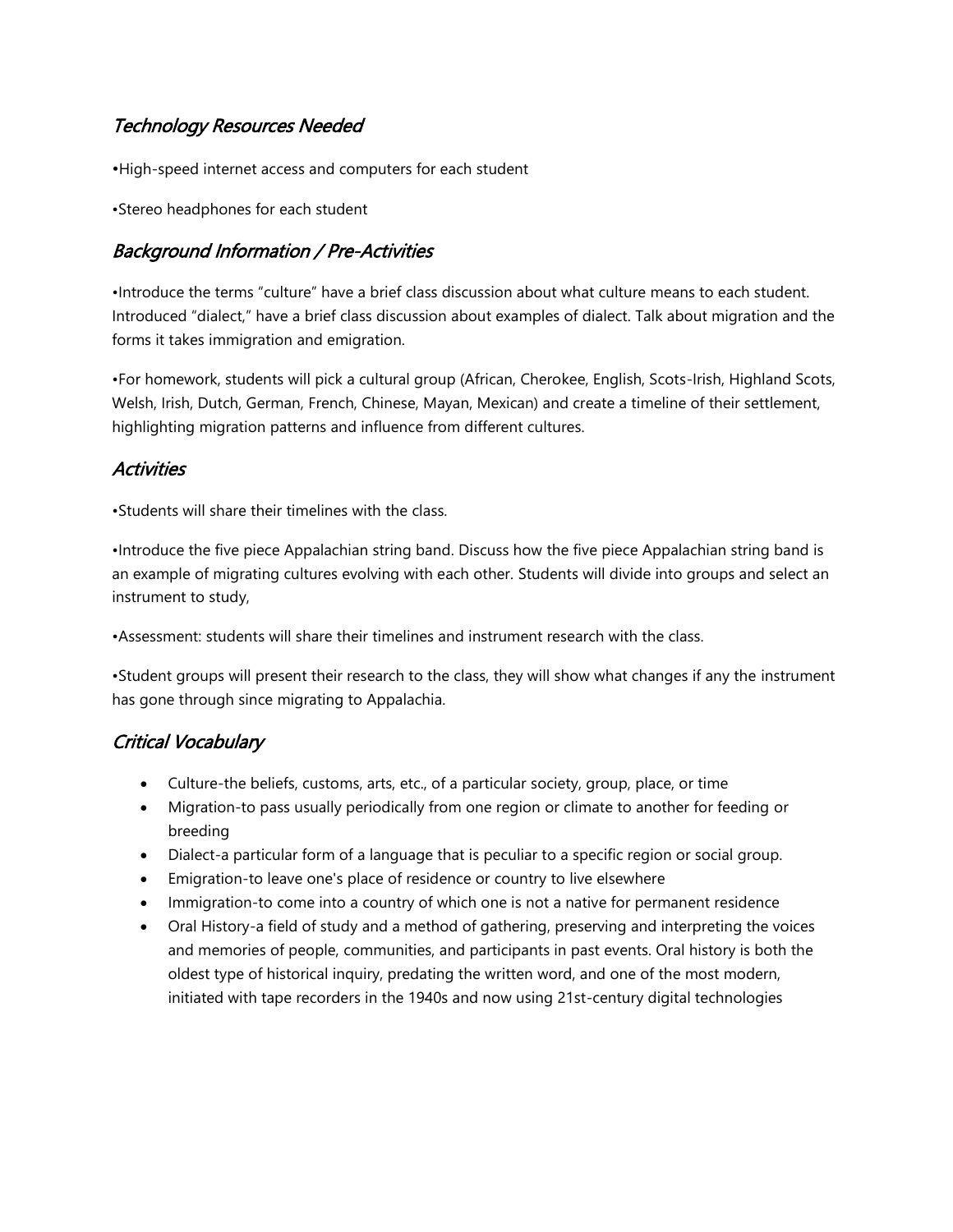# Supplemental Texts

### "I Y'am What I Y'am"

Bradley, R. (1995). I Y'am What I Y'am. In R. J. Higgs, A. N. Manning, & J. W. Miller (Eds.), Appalachia Inside Out: Volume 1 Conflict and Change (p. 240). Knoxville, TN: The University of Tennessee Press. (Originally Printed 1986).

### "Knoxville, Tennessee"

Giovanni, N. (1995). Knoxville, Tennessee. In R. J. Higgs, A. N. Manning, & J. W. Miller (Eds.), Appalachia Inside Out: Volume 1 Conflict and Change (p. 314-315). Knoxville, TN: The University of Tennessee Press. (Originally Printed 1970).

### "The Land of Appalachia from encounter to perception"

Hollingsworth, H. (1995) The Land of Appalachia: From Encounter to Perception. In R. J. Higgs, A. N. Manning, & J. W. Miller (Eds.), Appalachia Inside Out: Volume 1 Conflict and Change (p. 32-37). Knoxville, TN: The University of Tennessee Press.

#### "Cherokee Heritage and Folklore (as told to karen french owl)"

Lambert, C. (1995). Cherokee Heritage and Folklore (as told to Karen French Owl). In R. J. Higgs, A. N. Manning, & J. W. Miller (Eds.), Appalachia Inside Out: Volume 1 Conflict and Change (pp. 215-218). Knoxville, TN: The University of Tennessee Press.

### "The Hillbilly odyseey"

Laska, P. (1995). The Hillbilly Odyssey. In R. J. Higgs, A. N. Manning, & J. W. Miller (Eds.), Appalachia Inside Out: Volume 1 Conflict and Change (p. 319). Knoxville, TN: The University of Tennessee Press. (Originally Printed in 1977).

#### "Crossing the Cumberland Mountains"

Muir, J. (1995). Crossing the Cumberland Mountains. In R. J. Higgs, A. N. Manning, & J. W. Miller (Eds.), Appalachia Inside Out: Volume 1 Conflict and Change (pp. 186-188). Knoxville, TN: The University of Tennessee Press. (Originally Printed in 1916).

### "Living city, feeling county: the current state and future prospects of urban Appalachians"

Obermiller, P. J., & Maloney, M. E. (1995). Living City, Feeling Country: The Current State and Future Prospects of Urban Appalachians. In R. J. Higgs, A. N. Manning, & J. W. Miller (Eds.), Appalachia Inside Out: Volume 1 Conflict and Change (pp. 320-329). Knoxville, TN: The University of Tennessee Press. (Originally Printed in 1991).